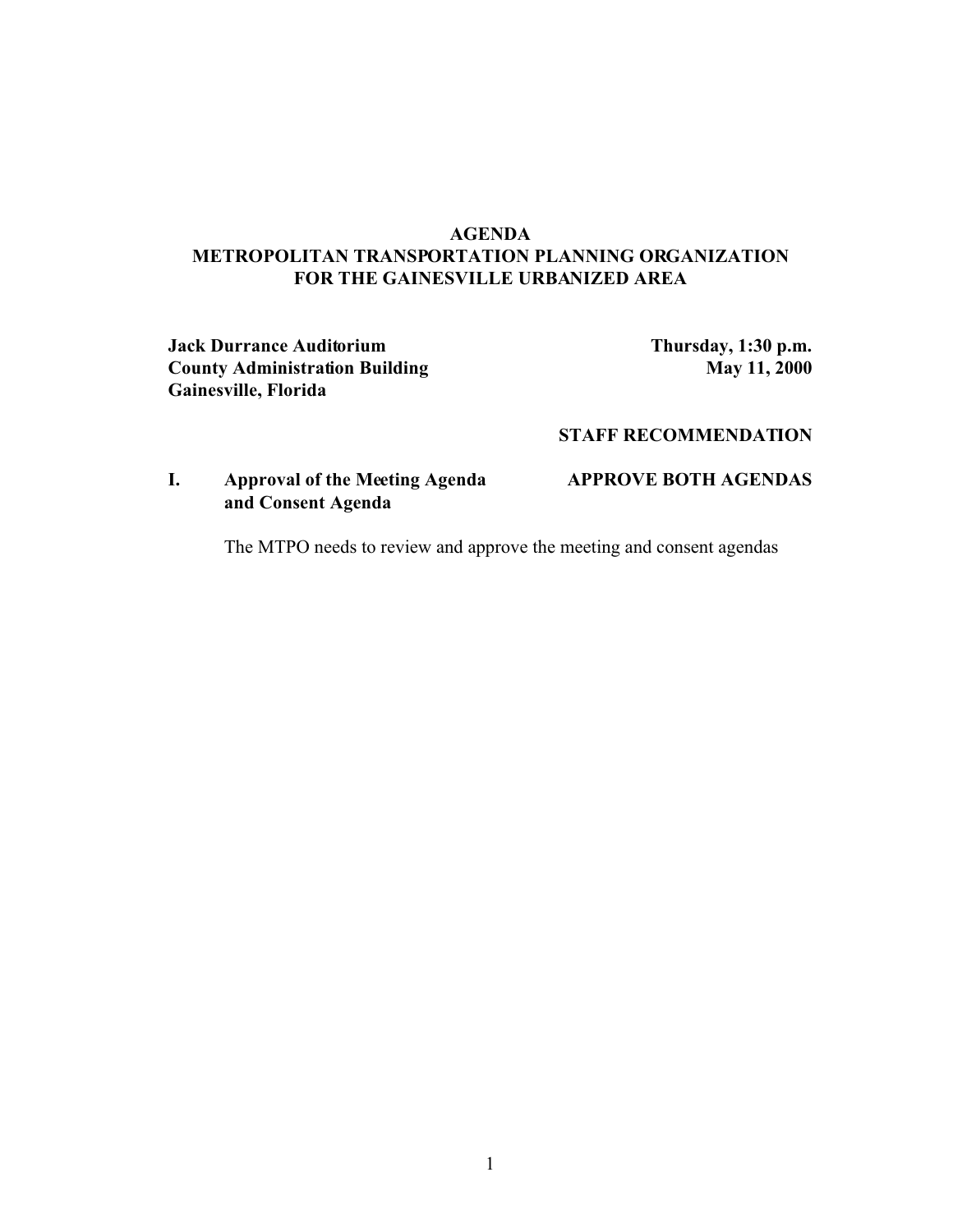## **CONSENT AGENDA METROPOLITAN TRANSPORTATION PLANNING ORGANIZATION FOR THE GAINESVILLE URBANIZED AREA**

| <b>Jack Durrance Auditorium</b><br><b>County Administration Building</b><br>Gainesville, Florida |                                                           | Thursday, 1:30 p.m.<br>May 11, 2000 |
|--------------------------------------------------------------------------------------------------|-----------------------------------------------------------|-------------------------------------|
|                                                                                                  |                                                           | <b>STAFF RECOMMENDATION</b>         |
| <b>CA.</b> 1                                                                                     | <b>MTPO Minutes-April 6, 2000</b>                         | <b>APPROVE MINUTES</b>              |
|                                                                                                  | This set of MTPO minutes is ready for review and approval |                                     |
|                                                                                                  |                                                           |                                     |

**CA. 2 Fiscal Year 2000/2001 Unified APPROVE UPWP Planning Work Program (UPWP)**

This time each year, the MTPO approves a budget for the coming year

# **CA. 3 NW 34th Street Intersection APPROVE DESIGN TEAM Modifications RECOMMENDATIONS**

The recommendations are to maintain the existing intersection geometry with upgraded traffic signals and pedestrian crosswalks

**CA. 4 US 441 at Gainesville High School- APPROVE DESIGN TEAM** Access Modifications **RECOMMENDATIONS** 

> The Design Team is recommending that the MTPO approve FDOT's plans

# **CA. 5 Transportation Enhancement APPROVE JOINT Program Applications RECOMMENDATIONS**

The MTPO needs to decide if it wants to submit any new applications this year (application deadline is June 15)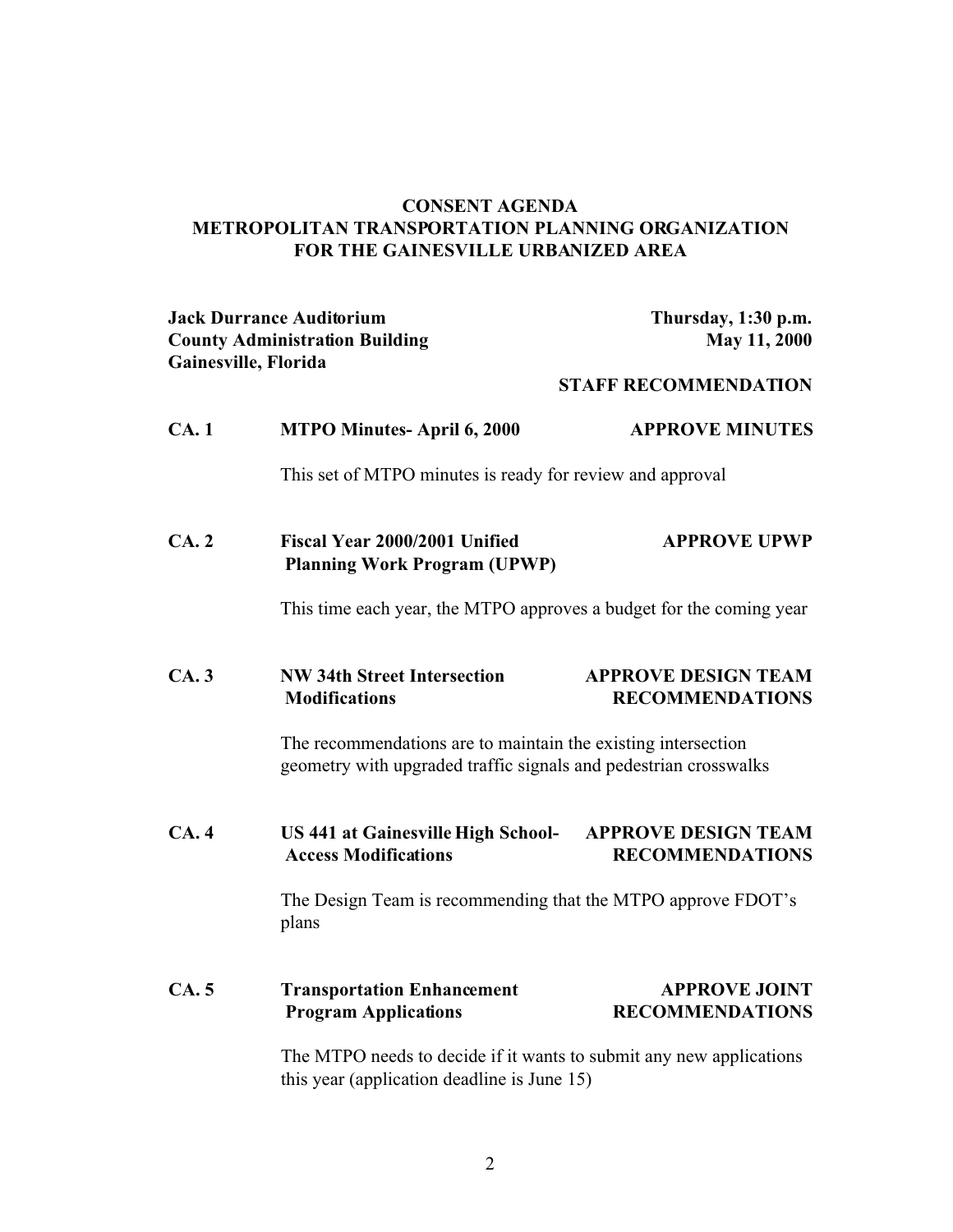#### **CA. 6 Transportation Disadvantaged Program-**

### **1. Voting and Alternate Mass APPOINT MR. LOGAN Transit Representatives AND MR. GOMEZ**

The City is recommending that Mr. Logan and Mr. Gomez be appointed as the voting and alternate representatives respectively

## **2. Board Member Service APPROVE RESOLUTION Appreciation Resolution**

Mr. John Howell, Department of Labor and Employment Security, has recently resigned from the Coordinating Board

## **3. Coordinator Annual FOR INFORMATION ONLY Evaluation**

The Coordinating Board has approved the annual evaluation of CTS

#### **4. Status Report FOR INFORMATION ONLY**

The MTPO has asked for monthly status reports regarding CTS' progress in implementing the City audit recommendations

## **CA. 7 US 441 Scenic Highway FOR INFORMATION ONLY Designation**

FDOT has agreed to fund the Corridor Management Plan, therefore, the MTPO does not need to submit an enhancement application

## **CA. 8 June 8 Public Hearings- Display Ads FOR INFORMATION ONLY**

On June 8, the MTPO will conduct the Main Street public hearing and consider approving its Transportation Improvement Program (TIP)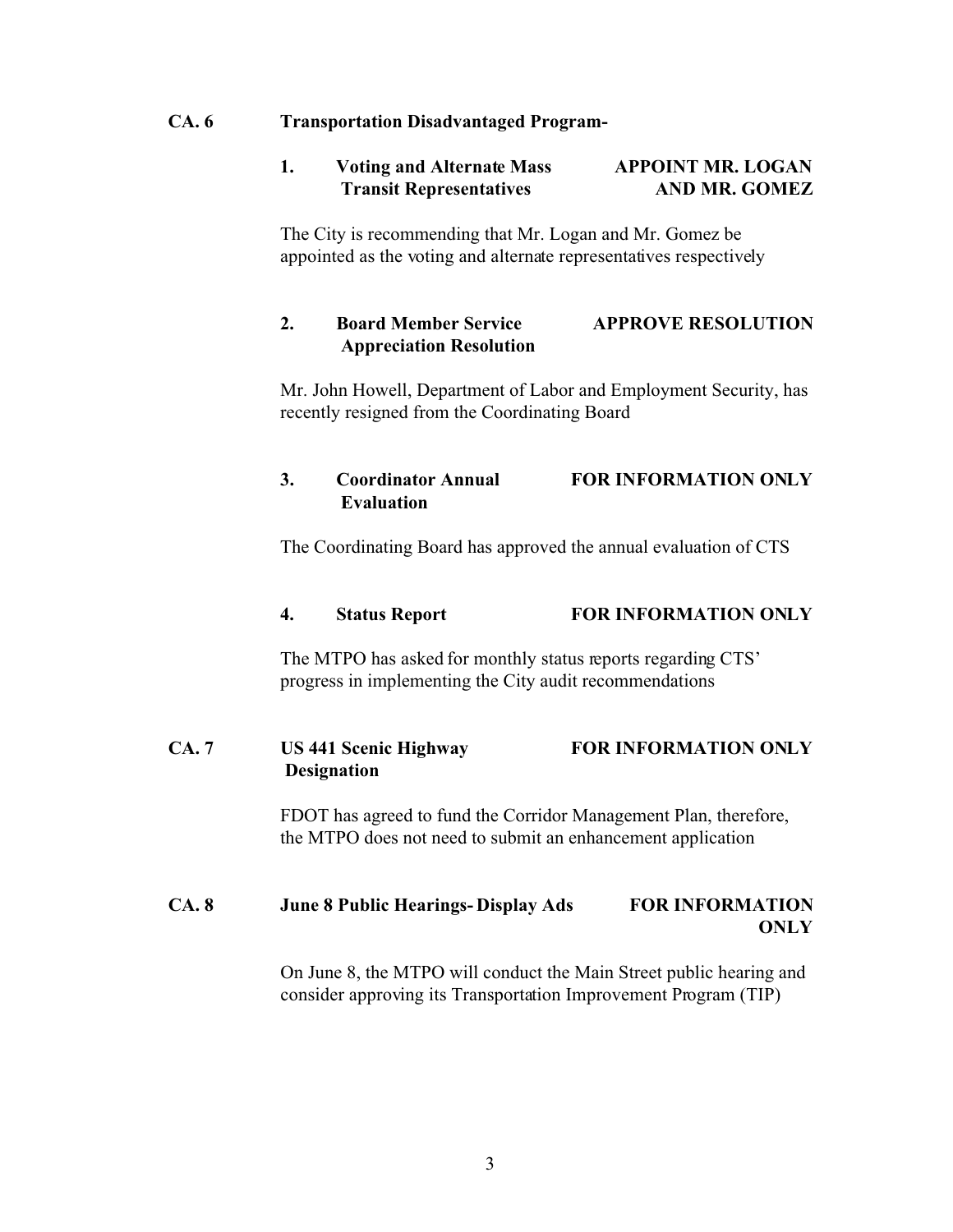## **CA. 9 Status Reports**

## **1. Long Range Transportation FOR INFORMATION ONLY Plan**

Enclosed are materials prepared by Mr. Whit Blanton, MTPO Consultant, that discuss the current status of this plan

## **2. TCSP Grant FOR INFORMATION ONLY**

Enclosed are materials prepared by Mr. Whit Blanton, MTPO Consultant, that discuss the current status of this grant

## **CA. 10 Draft Year 2020 Revenue Forecasts FOR INFORMATION ONLY**

FDOT has developed forecasts of revenue that are projected to be available to fund projects in the long range transportation plan

# **CA. 11 Recent MTPO Correspondence FOR INFORMATION ONLY (Without enclosures)**

- 1. MTPO City and County letters dated April 10, 2000
- 2. MTPO Local Legislative Delegation letters dated April 11, 2000- Senate Bill 862
- 3. MTPO Local Legislative Delegation letters dated April 11, 2000- Senate Bill 0152 and House Bill 0859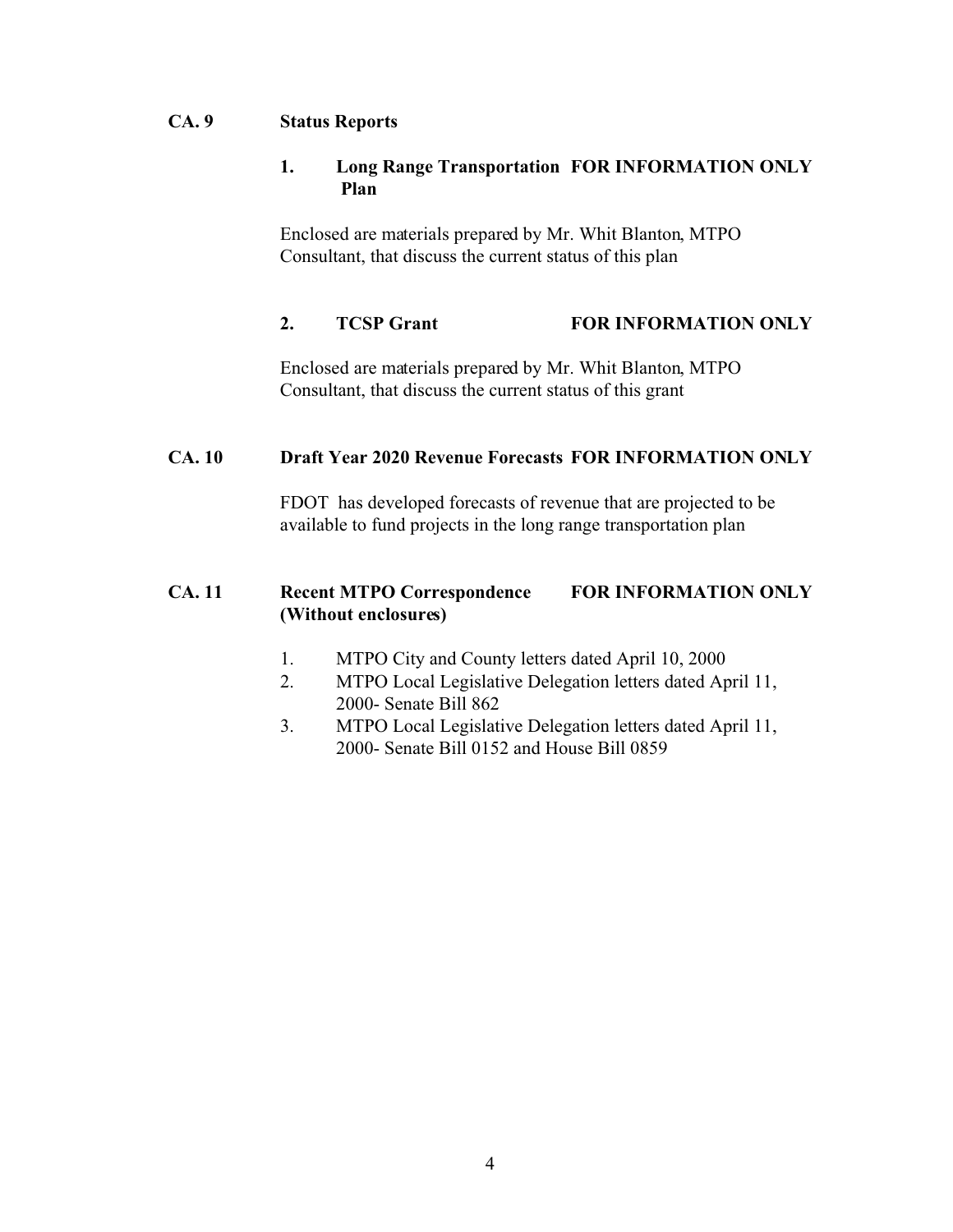## **AGENDA METROPOLITAN TRANSPORTATION PLANNING ORGANIZATION FOR THE GAINESVILLE URBANIZED AREA**

**Jack Durrance Auditorium Thursday, 1:30 p.m. County Administration Building 11, 2000 Gainesville, Florida**

#### **RECOMMENDATION**

## **II. Citizen Advisory Committee FILL THREE VACANT POSITIONS Appointments**

The MTPO needs to fill three vacant positions on this Committee

## **III. University Avenue/Main Street RECEIVE PRESENTATION Corridor Traffic Analysis**

Mr. Whit Blanton, MTPO Consultant, will report the results, that have been developed to date, concerning this traffic analysis

#### **IV. State Roads 26 and 26A-**

1. West of W. 34th Street **CONSIDER COMMITTEE RECOMMENDATIONS**

The MTPO has asked the advisory committees to develop recommendations concerning proposed transportation modifications for these two roads

# **2. W. 34th Street to North/South Drive APPROVE STAFF RECOMMENDATION**

The Alachua County Traffic Safety has developed its recommendations to improve safety on these two roads